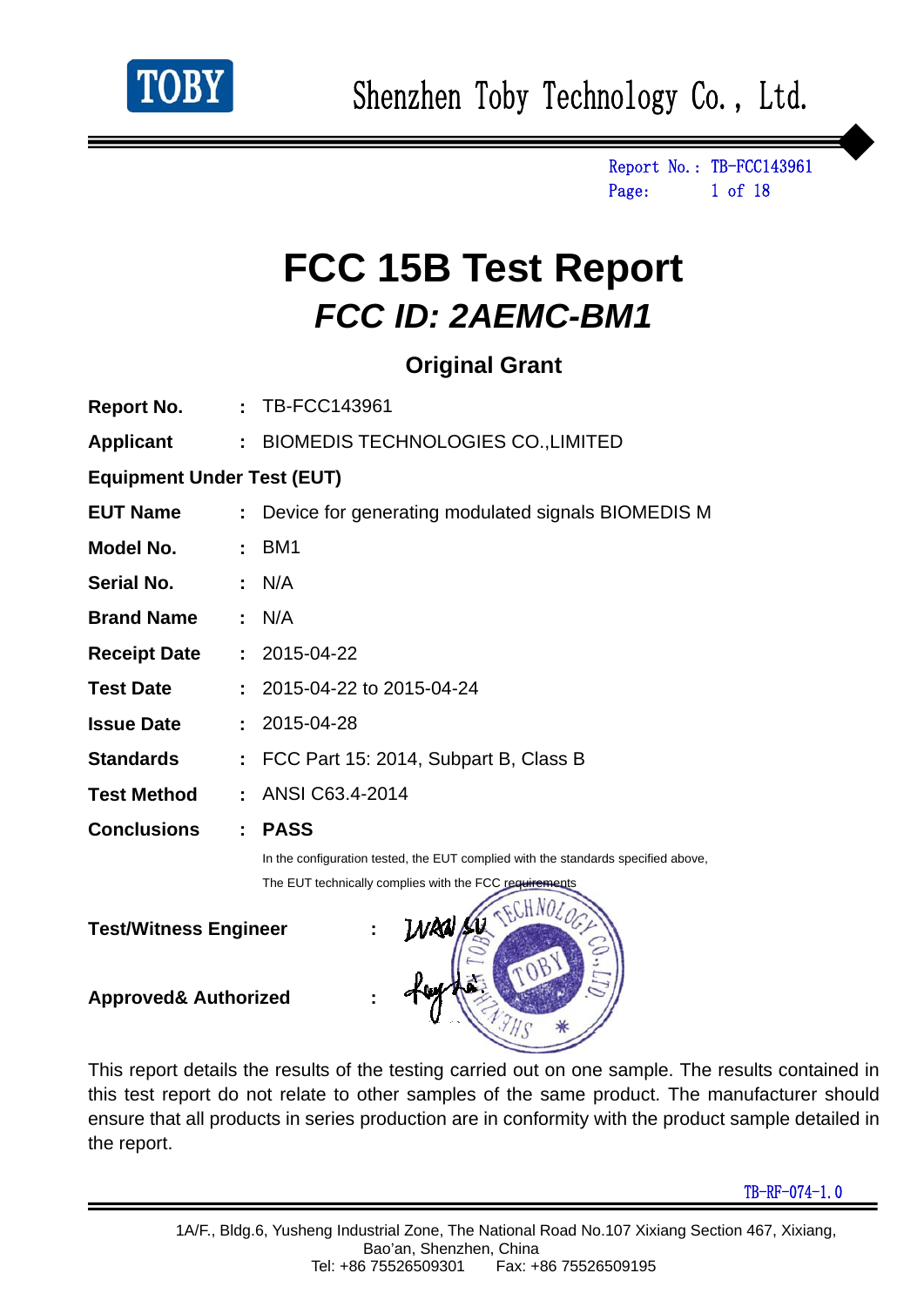

# **Contents**

| 1. |  |
|----|--|
|    |  |
|    |  |
|    |  |
|    |  |
|    |  |
|    |  |
|    |  |
| 2. |  |
| 3. |  |
| 4. |  |
|    |  |
|    |  |
|    |  |
|    |  |
|    |  |
|    |  |
| 5. |  |
|    |  |
|    |  |
|    |  |
|    |  |
|    |  |
|    |  |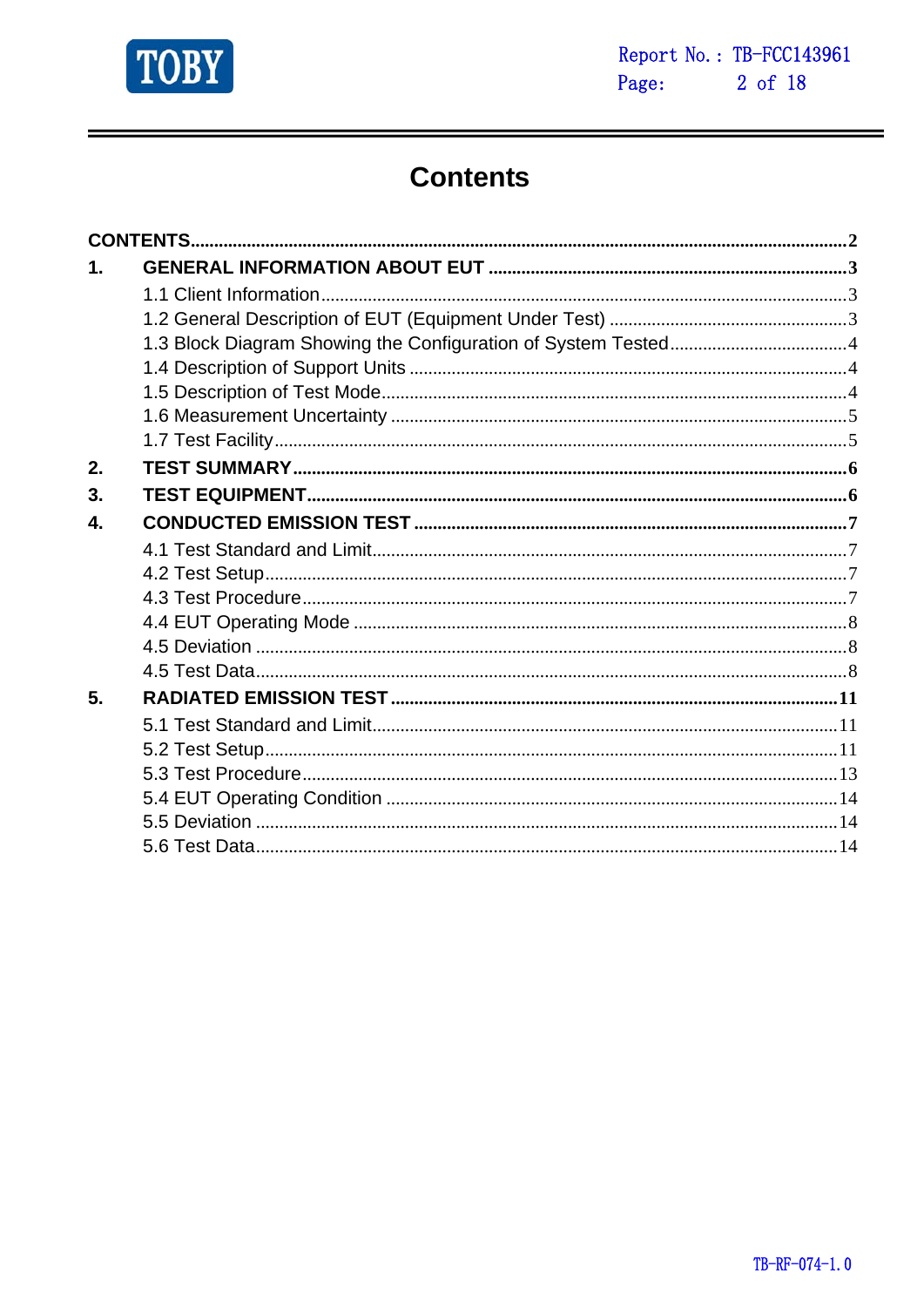

# **1. General Information about EUT**

### 1.1 Client Information

| <b>Applicant</b>    | ÷ | BIOMEDIS TECHNOLOGIES CO.,LIMITED                                                      |  |
|---------------------|---|----------------------------------------------------------------------------------------|--|
| <b>Address</b>      |   | UNIT E223, 3/F WING TAT COMM BLDG 97 BONHAM STRAND<br><b>EAST SHEUNG WAN HONG KONG</b> |  |
| <b>Manufacturer</b> | ÷ | BIOMEDIS TECHNOLOGIES CO.,LIMITED                                                      |  |
| <b>Address</b>      |   | UNIT E223, 3/F WING TAT COMM BLDG 97 BONHAM STRAND<br><b>EAST SHEUNG WAN HONG KONG</b> |  |

### 1.2 General Description of EUT (Equipment Under Test)

| <b>EUT Name</b>         |              | Device for generating modulated signals BIOMEDIS M |
|-------------------------|--------------|----------------------------------------------------|
| <b>Brand Name</b>       |              | N/A                                                |
| Model No.               |              | BM <sub>1</sub>                                    |
| <b>Model difference</b> |              | N/A                                                |
| <b>Power Supply</b>     |              | DC Voltage supplied from PC System by USB Cable.   |
|                         |              | DC power by Li-ion battery                         |
| <b>Power Rating</b>     | $\mathbf{L}$ | USB DC 5V                                          |
|                         |              | DC 3.7V by 300 mAh Li-ion Battery.                 |
|                         |              |                                                    |

#### **Note:**

- (1) The EUT with a USB port, can communicate with PC by USB Cable. The EUT considered as an ITE/Computing Device.
- (2) For more detailed features description, please refer to the manufacturer's specifications or the User's Manual.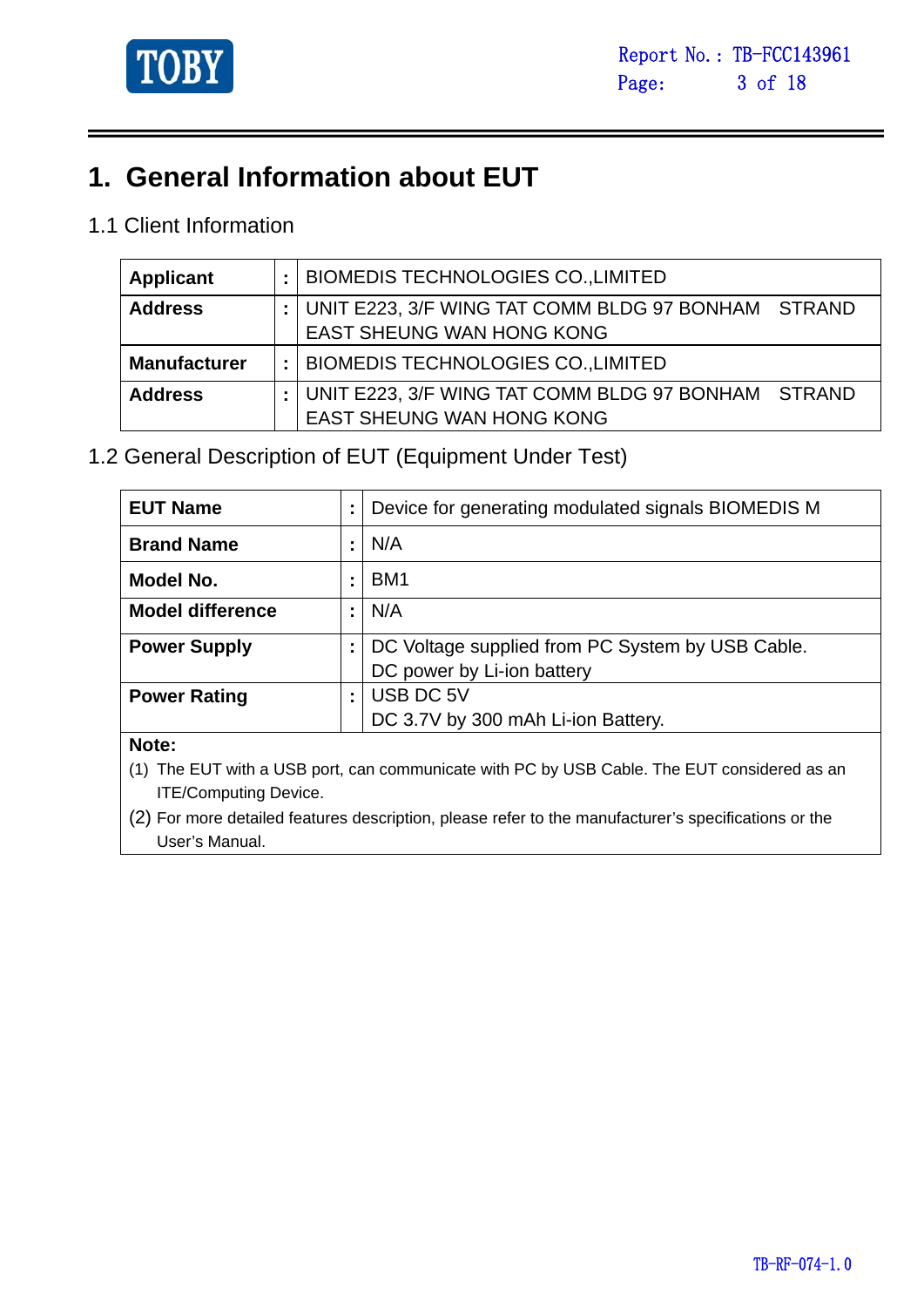

### 1.3 Block Diagram Showing the Configuration of System Tested



### 1.4 Description of Support Units

| <b>Equipment Information</b> |                  |                     |              |                     |  |  |  |
|------------------------------|------------------|---------------------|--------------|---------------------|--|--|--|
| Name                         | Model            | <b>DOC/FCC ID</b>   | Manufacturer | Used " $\sqrt{ }$ " |  |  |  |
| <b>LCD Monitor</b>           | E170Sc           | <b>DOC</b>          | <b>DELL</b>  | $\sqrt{ }$          |  |  |  |
| <b>PC</b>                    | OPTIPLEX380      | <b>DOC</b>          | <b>DELL</b>  | $\sqrt{ }$          |  |  |  |
| Keyboard                     | L <sub>100</sub> | <b>DOC</b>          | DELL         | $\sqrt{ }$          |  |  |  |
| Mouse                        | M-UARDEL7        | <b>DOC</b>          | <b>DELL</b>  | $\sqrt{ }$          |  |  |  |
| Printer                      | HP1505n          | <b>DOC</b>          | <b>HP</b>    | $\sqrt{}$           |  |  |  |
| <b>Cable Information</b>     |                  |                     |              |                     |  |  |  |
| Number                       | Shielded Type    | <b>Ferrite Core</b> | Length       | <b>Note</b>         |  |  |  |
| Cable 1                      | <b>YES</b>       | <b>YES</b>          | 2.0 M        |                     |  |  |  |
| Cable 2                      | <b>YES</b>       | <b>YES</b>          | 0.5M         |                     |  |  |  |

### 1.5 Description of Test Mode

| <b>Mode</b> | <b>Description</b>            |
|-------------|-------------------------------|
| Mode 1      | USB Charging and Loading Data |
| Mode 2      | Normal Playing                |

To investigate the maximum EMI emission characteristics generates from EUT, the test system was pre-scanning tested base on the consideration of the EUT operation mode, and the maximum emission levels of the conducted and radiated emissions are compared to the FCC Part 15 Subpart B (Class B) limits.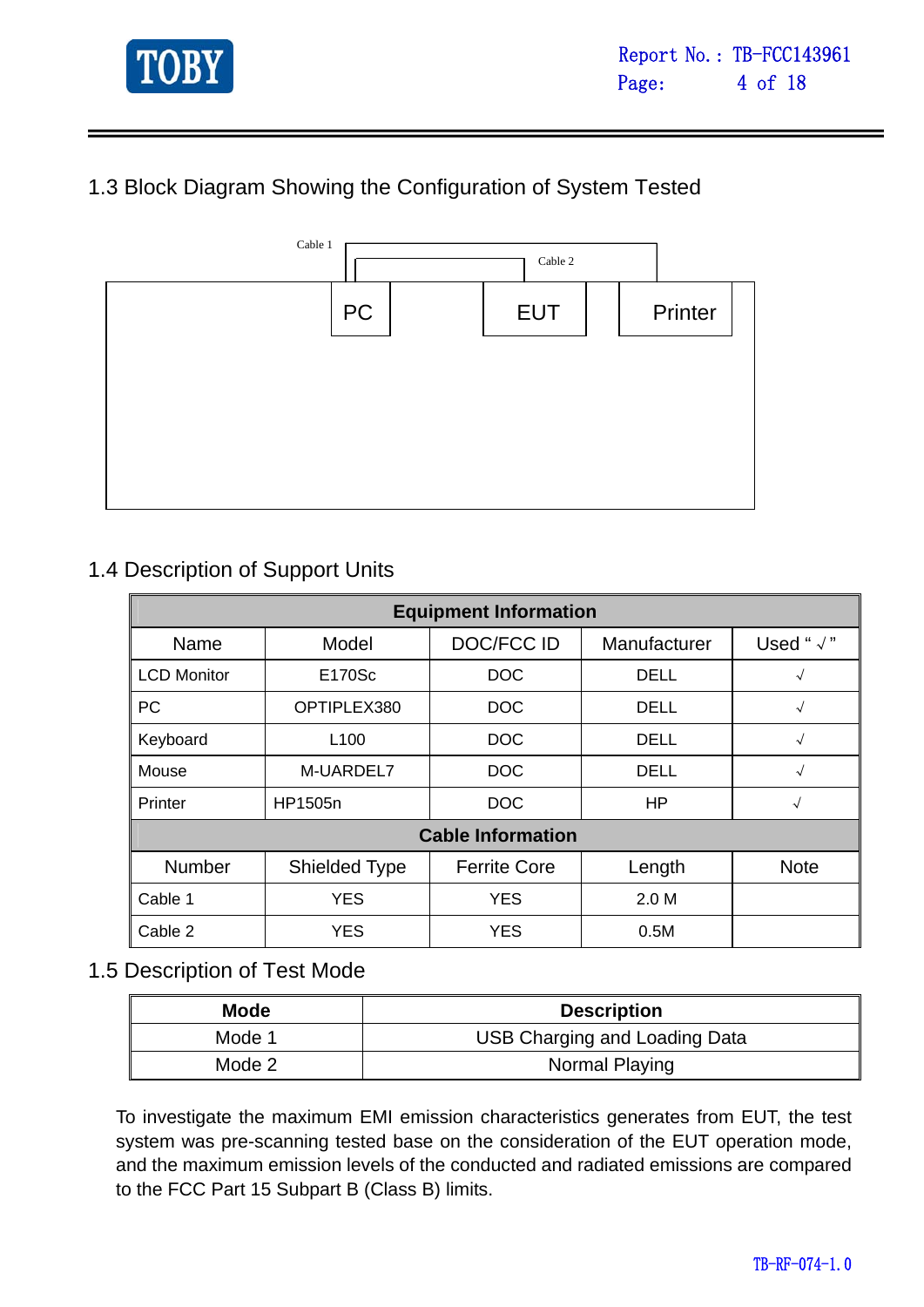

### 1.6 Measurement Uncertainty

The reported uncertainty of measurement  $y \pm U$ , where expended uncertainty U is based on a standard uncertainty multiplied by a coverage factor of  $k=2$ , providing a level of confidence of approximately 95 %.

| <b>Test Item</b>          | <b>Parameters</b> | <b>Expanded Uncertainty (ULab)</b> |  |
|---------------------------|-------------------|------------------------------------|--|
|                           | Level Accuracy:   |                                    |  |
| <b>Conducted Emission</b> | 9kHz~150kHz       | $\pm 3.42$ dB                      |  |
|                           | 150kHz to 30MHz   | $\pm 3.42$ dB                      |  |
| <b>Radiated Emission</b>  | Level Accuracy:   | $±4.60$ dB                         |  |
|                           | 9kHz to 30 MHz    |                                    |  |
| <b>Radiated Emission</b>  | Level Accuracy:   | $±4.40$ dB                         |  |
|                           | 30MHz to 1000 MHz |                                    |  |
| <b>Radiated Emission</b>  | Level Accuracy:   | $±4.20$ dB                         |  |
|                           | Above 1000MHz     |                                    |  |

### 1.7 Test Facility

The testing report were performed by the Shenzhen Toby Technology Co., Ltd., in their facilities located at 1A/F., Bldg.6, Yusheng Industrial Zone, The National Road No.107 Xixiang Section 467, Xixiang, Bao'an, Shenzhen, Guangdong, China. At the time of testing, the following bodies accredited the Laboratory:

#### **CNAS (L5813)**

The Laboratory has been accredited by CNAS to ISO/IEC 17025: 2005 General Requirements for the Competence of Testing and Calibration Laboratories for the competence in the field of testing. And the Registration No.: CNAS L5813.

#### **FCC List No.: (811562)**

The Laboratory is listed in the United States of American Federal Communications Commission (FCC), and the registration number is 811562.

#### **IC Registration No.: (11950A-1)**

The Laboratory has been registered by Certification and Engineering Bureau of Industry Canada for radio equipment testing. The site registration: Site# 11950A-1.

May 22, 2014 certificated by TUV Rheinland(China) Co., Ltd. with TUV certificate No.: UA 50282953 0001 and report No.: 17026822 002. The certificate is valid until the next scheduled audit or up to 18 months, at the discretion of TUV Rhineland.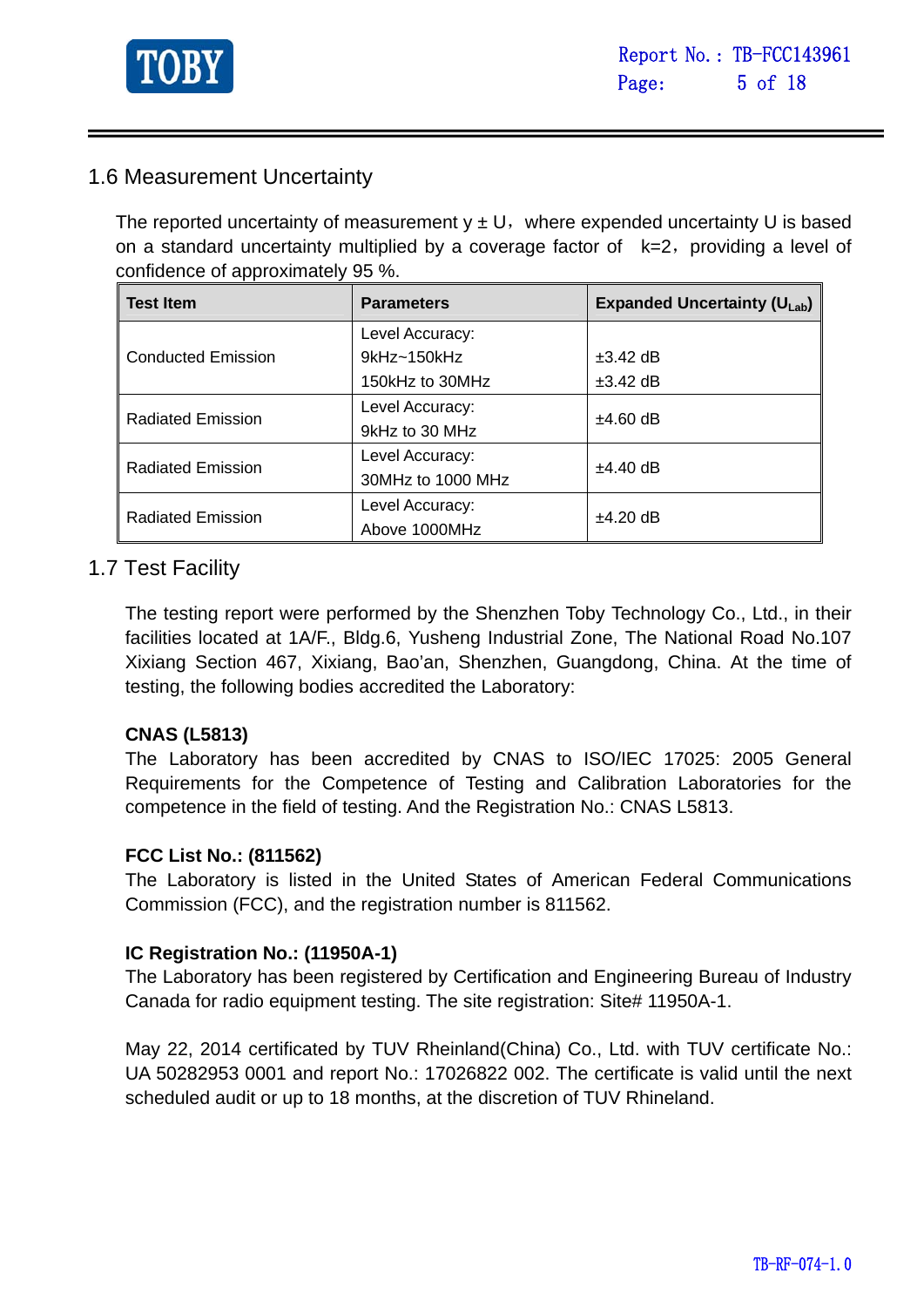

# **2. Test Summary**

| FCC Part15, Subpart B |                                                  |                                                |         |                 |  |  |  |
|-----------------------|--------------------------------------------------|------------------------------------------------|---------|-----------------|--|--|--|
| <b>Section</b>        | <b>Test Method</b>                               | <b>Test Item</b>                               | Limit   | <b>Judgment</b> |  |  |  |
| 15.109                | ANSI C63.4:2014                                  | <b>Radiated Emission</b><br>$(30M-1GHz)$       | Class B | <b>PASS</b>     |  |  |  |
| 15.107                | ANSI C63.4:2014                                  | <b>Conducted Emission</b><br>(150KHz to 30MHz) | Class B | <b>PASS</b>     |  |  |  |
|                       | Note: N/A is an abbreviation for Not Applicable. |                                                |         |                 |  |  |  |

# **3. Test Equipment**

| <b>Conducted Emission Test</b> |                                            |                         |                   |                  |                                |
|--------------------------------|--------------------------------------------|-------------------------|-------------------|------------------|--------------------------------|
| <b>Equipment</b>               | <b>Manufacturer</b>                        | Model No.<br>Serial No. |                   | <b>Last Cal.</b> | <b>Cal. Due</b><br><b>Date</b> |
| <b>EMI</b> Test<br>Receiver    | Rohde & Schwarz                            | <b>ESCI</b>             | 100321            | Aug. 08, 2014    | Aug. 07, 2015                  |
| <b>RF Switching</b><br>Unit    | <b>Compliance Direction</b><br>Systems Inc | RSU-A4                  | 34403             | Aug. 08, 2014    | Aug. 07, 2015                  |
| <b>AMN</b>                     | <b>SCHWARZBECK</b>                         | NNBL 8226-2             | 8226-2/164        | Aug. 08, 2014    | Aug. 07, 2015                  |
| <b>LISN</b>                    | Rohde & Schwarz                            | <b>ENV216</b>           | 101131            | Aug. 08, 2014    | Aug. 07, 2015                  |
| <b>Radiation Emission Test</b> |                                            |                         |                   |                  |                                |
| <b>Equipment</b>               | <b>Manufacturer</b>                        | <b>Model No.</b>        | <b>Serial No.</b> | Last Cal.        | <b>Cal. Due</b><br><b>Date</b> |
| Spectrum<br>Analyzer           | Agilent                                    | E4407B                  | MY45106456        | Aug. 08, 2014    | Aug.07, 2015                   |
| Spectrum<br>Analyzer           | Rohde & Schwarz                            | FSP30                   | DE25181           | Aug. 08, 2014    | Aug.07, 2015                   |
| <b>FMI Test</b><br>Receiver    | Rohde & Schwarz                            | <b>ESCI</b>             | 101165            | Aug. 08, 2014    | Aug.07, 2015                   |
| <b>Bilog Antenna</b>           | <b>ETS-LINDGREN</b>                        | 3142E                   | 00117537          | Mar. 06, 2015    | Mar.05, 2016                   |
| Horn Antenna                   | ETS-LINDGREN                               | 3117                    | 00143207          | Mar. 06, 2015    | Mar.05, 2016                   |
| Pre-amplifier                  | ΗP                                         | 11909A                  | 185903            | Mar. 06, 2015    | Mar.05, 2016                   |
| Pre-amplifier                  | <b>HP</b>                                  | 8447B                   | 3008A00849        | Mar. 06, 2015    | Mar.05, 2016                   |
| Cable                          | <b>HUBER+SUHNER</b>                        | 100                     | <b>SUCOFLEX</b>   | Mar. 06, 2015    | Mar.05, 2016                   |
| Signal<br>Generator            | Rohde & Schwarz                            | SML03                   | IKW682-054        | Feb. 10, 2015    | Feb.09, 2016                   |
| Positioning<br>Controller      | ETS-LINDGREN                               | 2090                    | N/A               | N/A              | N/A                            |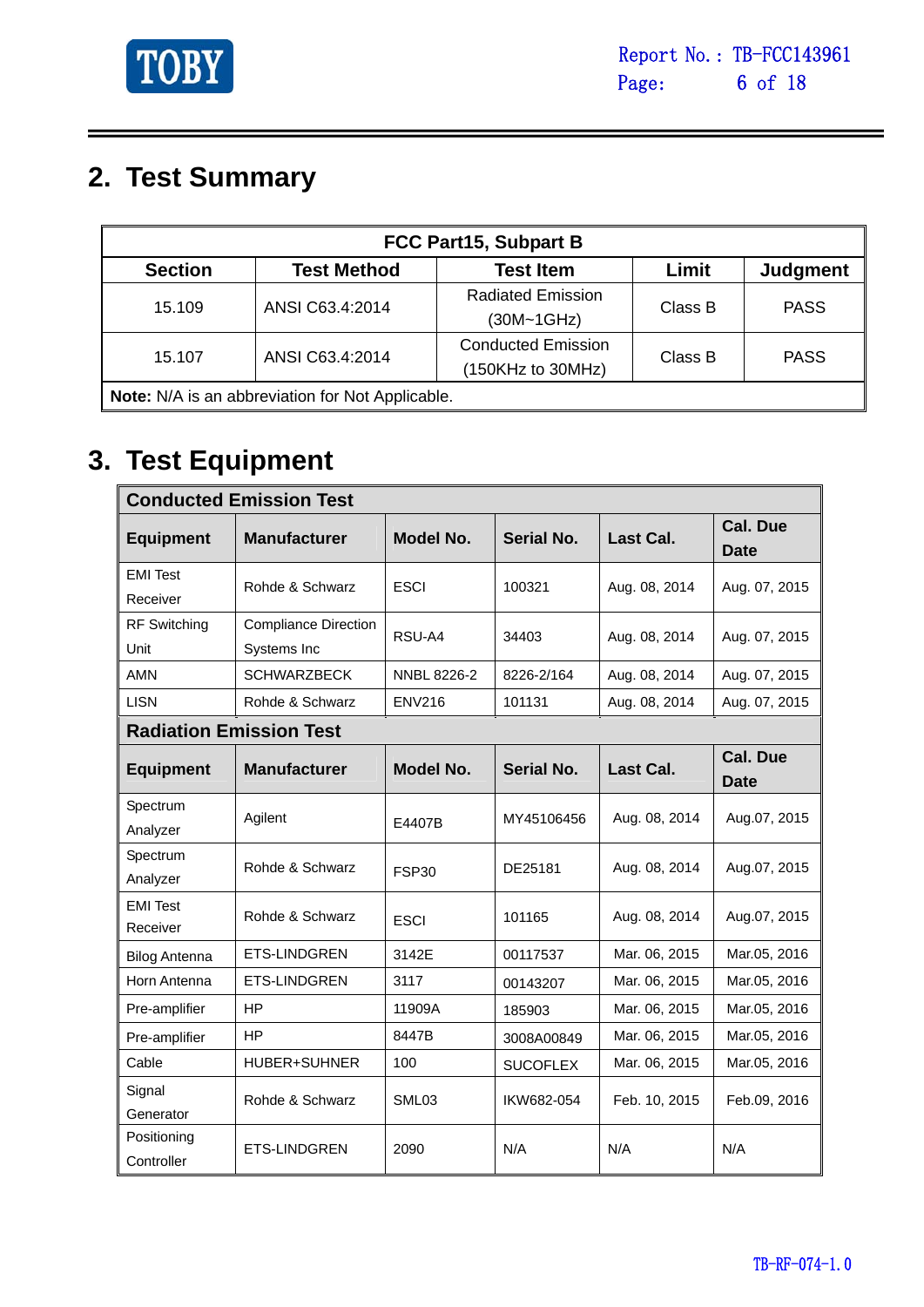

# **4. Conducted Emission Test**

- 4.1 Test Standard and Limit
	- 4.1.1Test Standard FCC Part 15.107
	- 4.1.2 Test Limit

| OUNUUCLEU ENNOSION TESL ENNIL                                   |                               |                      |  |  |  |  |
|-----------------------------------------------------------------|-------------------------------|----------------------|--|--|--|--|
| <b>Frequency</b>                                                | <b>Conducted Limit (dBuV)</b> |                      |  |  |  |  |
| (MHz)                                                           | <b>Quasi-peak Level</b>       | <b>Average Level</b> |  |  |  |  |
| $0.15 - 0.5$                                                    | $66 - 56$ *                   | $56 - 46$ *          |  |  |  |  |
| $0.5 - 5.0$                                                     | 56.00                         | 46.00                |  |  |  |  |
| $5.0 - 30.0$                                                    | 60.00                         | 50.00                |  |  |  |  |
| Notes:(1) *Decreasing linearly with logarithm of the frequency. |                               |                      |  |  |  |  |
| (2) The lower limit shall apply at the transition frequencies.  |                               |                      |  |  |  |  |

### **Conducted Emission Test Limit**

### 4.2 Test Setup



### 4.3 Test Procedure

The EUT was placed 0.8 meters from the horizontal ground plane with EUT being connected to the power mains through a line impedance stabilization network (LISN). All other support equipments powered from additional LISN(s). The LISN provide 50 Ohm/ 50uH of coupling impedance for the measuring instrument.

Interconnecting cables that hang closer than 40 cm to the ground plane shall be folded back and forth in the center forming a bundle 30 to 40 cm long.

I/O cables that are not connected to a peripheral shall be bundled in the center. The end of the cable may be terminated, if required, using the correct terminating impedance.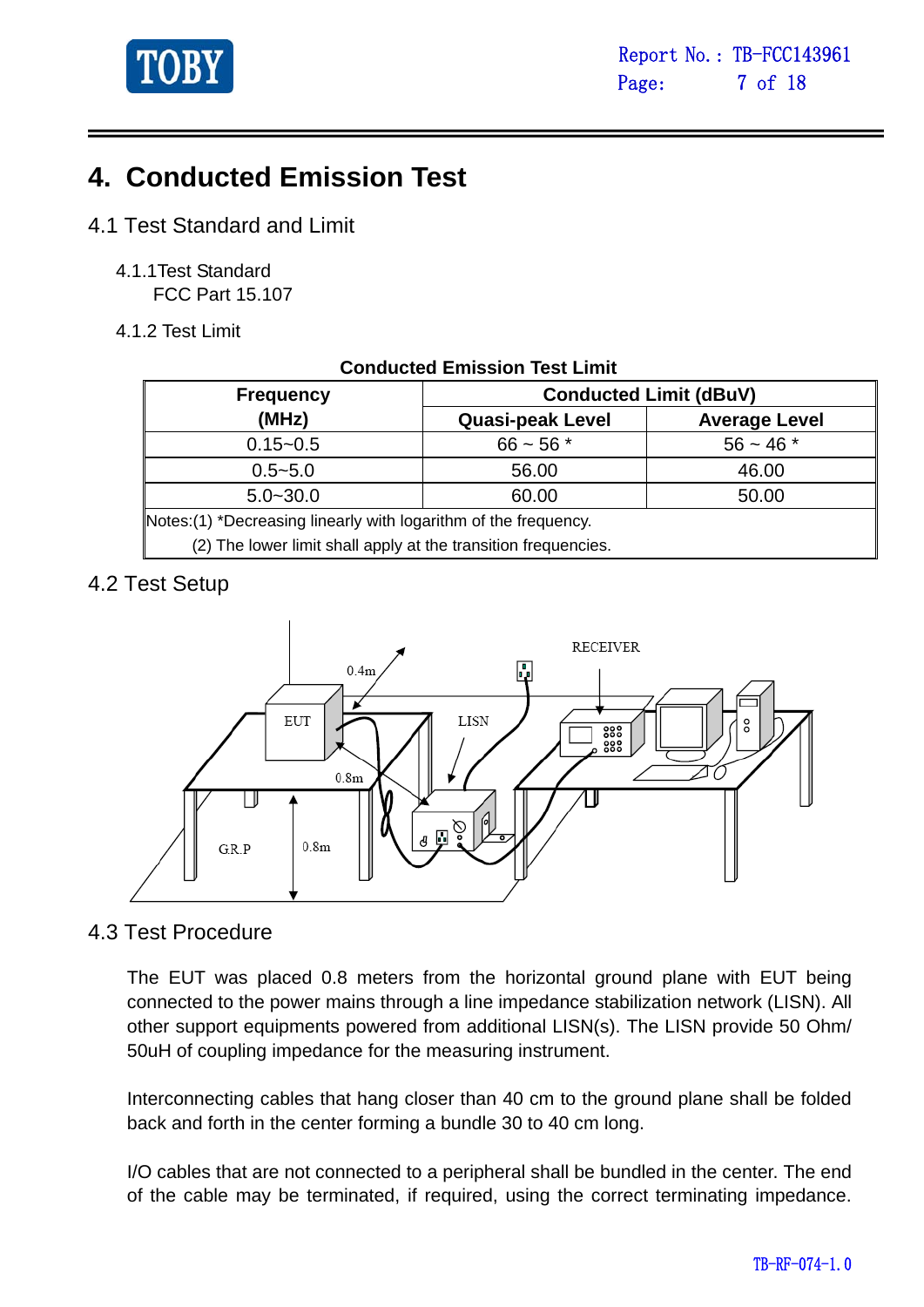

The overall length shall not exceed 1 m.

LISN at least 80 cm from nearest part of EUT chassis.

The bandwidth of EMI test receiver is set at 9kHz, and the test frequency band is from 0.15MHz to 30MHz.

For the actual test configuration, please refer to the EUT test Photos.

### 4.4 EUT Operating Mode

(1) Setup the EUT and peripherals refer to the description of test mode.

#### 4.5 Deviation

The test is no deviation from the standard.

#### 4.5 Test Data

Please see the next page.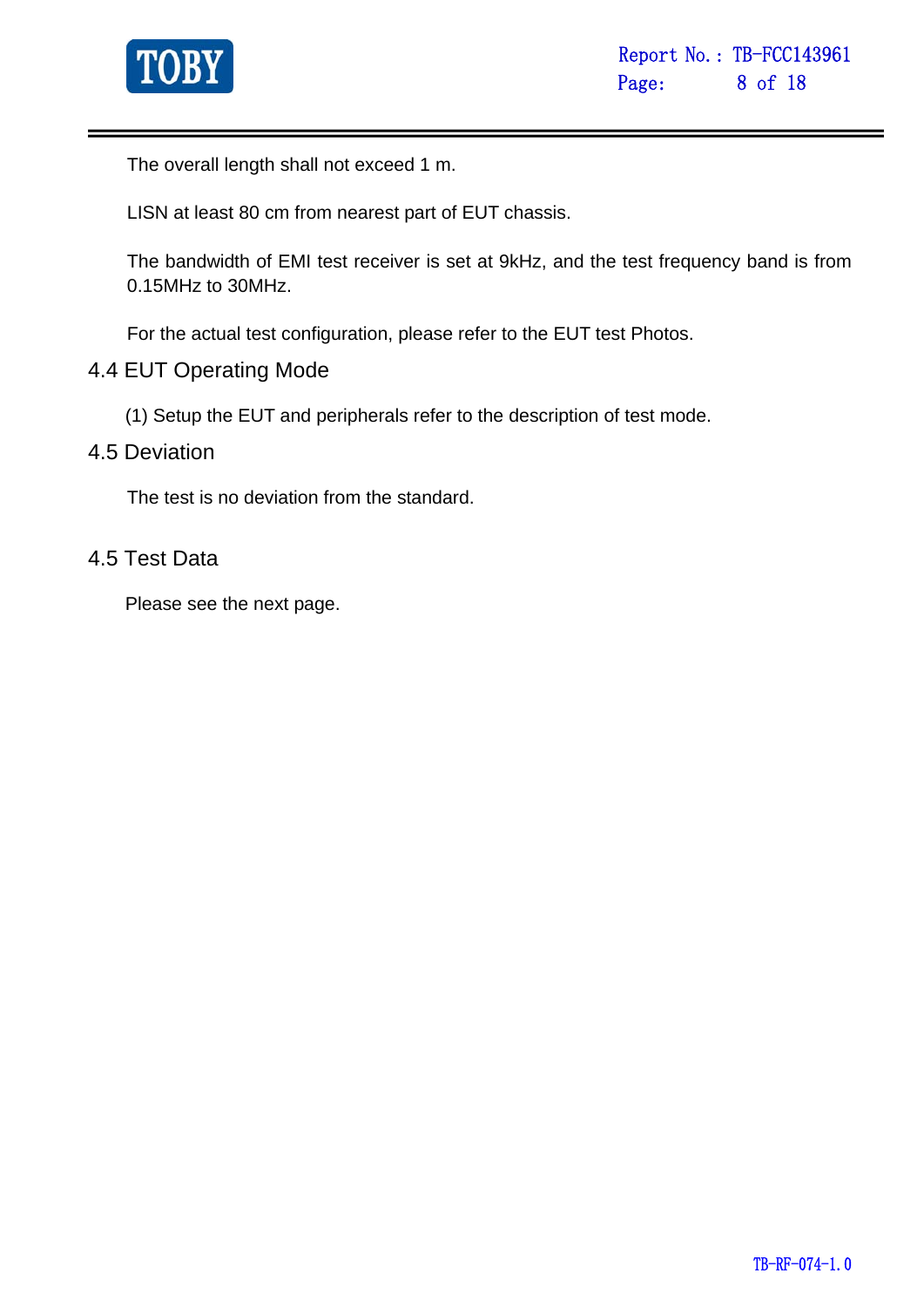

| EUT:                 |         | Device for generating modulated<br>signals BIOMEDIS M |                   | <b>Model Name:</b>        |              | BM <sub>1</sub> |                    |
|----------------------|---------|-------------------------------------------------------|-------------------|---------------------------|--------------|-----------------|--------------------|
| Temperature:         | 25 °C   |                                                       |                   | <b>Relative Humidity:</b> |              | 55%             |                    |
| <b>Test Voltage:</b> |         | AC 120V/60Hz                                          |                   |                           |              |                 |                    |
| <b>Terminal:</b>     | Line    |                                                       |                   |                           |              |                 |                    |
| <b>Test Mode:</b>    | Mode 1  |                                                       |                   |                           |              |                 |                    |
| <b>Remark:</b>       |         | Only worse case is reported                           |                   |                           |              |                 |                    |
| 90.0<br>dBuV         |         |                                                       |                   |                           |              | QP:             |                    |
| 40                   |         |                                                       |                   | wath prophitical          |              | AVG:            | peak<br><b>AVG</b> |
| $-10$<br>0.150       | 0.5     |                                                       | (MHz)             | 5                         |              |                 | 30.000             |
| No. Mk.              | Freq.   | Reading<br>Level                                      | Correct<br>Factor | Measure-<br>ment          | Limit        | Over            |                    |
|                      | MHz     | dBu∨                                                  | dB                | dBuV                      | dBuV         | dB              | Detector           |
| ₩<br>1               | 0.7140  | 35.30                                                 | 10.12             | 45.42                     | 56.00        | $-10.58$        | QP                 |
| 2                    | 0.7140  | 21.61                                                 | 10.12             | 31.73                     | 46.00 -14.27 |                 | <b>AVG</b>         |
| 3                    | 1.8900  | 28.49                                                 | 10.06             | 38.55                     | 56.00 -17.45 |                 | QP                 |
| 4                    | 1.8900  | 19.59                                                 | 10.06             | 29.65                     | 46.00 -16.35 |                 | AVG                |
| 5                    | 3.3500  | 25.95                                                 | 10.02             | 35.97                     | 56.00 -20.03 |                 | QP                 |
| 6                    | 3.3500  | 19.02                                                 | 10.02             | 29.04                     | 46.00 -16.96 |                 | AVG                |
| 7                    | 5.2500  | 23.87                                                 | 9.97              | 33.84                     | 60.00 -26.16 |                 | QP                 |
| 8                    | 5.2500  | 17.08                                                 | 9.97              | 27.05                     | 50.00 -22.95 |                 | AVG                |
| 9                    | 18.5419 | 16.49                                                 | 10.19             | 26.68                     | 60.00 -33.32 |                 | QP                 |
| 10                   | 18.5419 | 11.27                                                 | 10.19             | 21.46                     | 50.00 -28.54 |                 | AVG                |
| 11                   | 24.0020 | 20.53                                                 | 10.16             | 30.69                     | 60.00 -29.31 |                 | QP                 |
|                      |         | 19.70                                                 | 10.16             | 29.86                     | 50.00 -20.14 |                 | AVG                |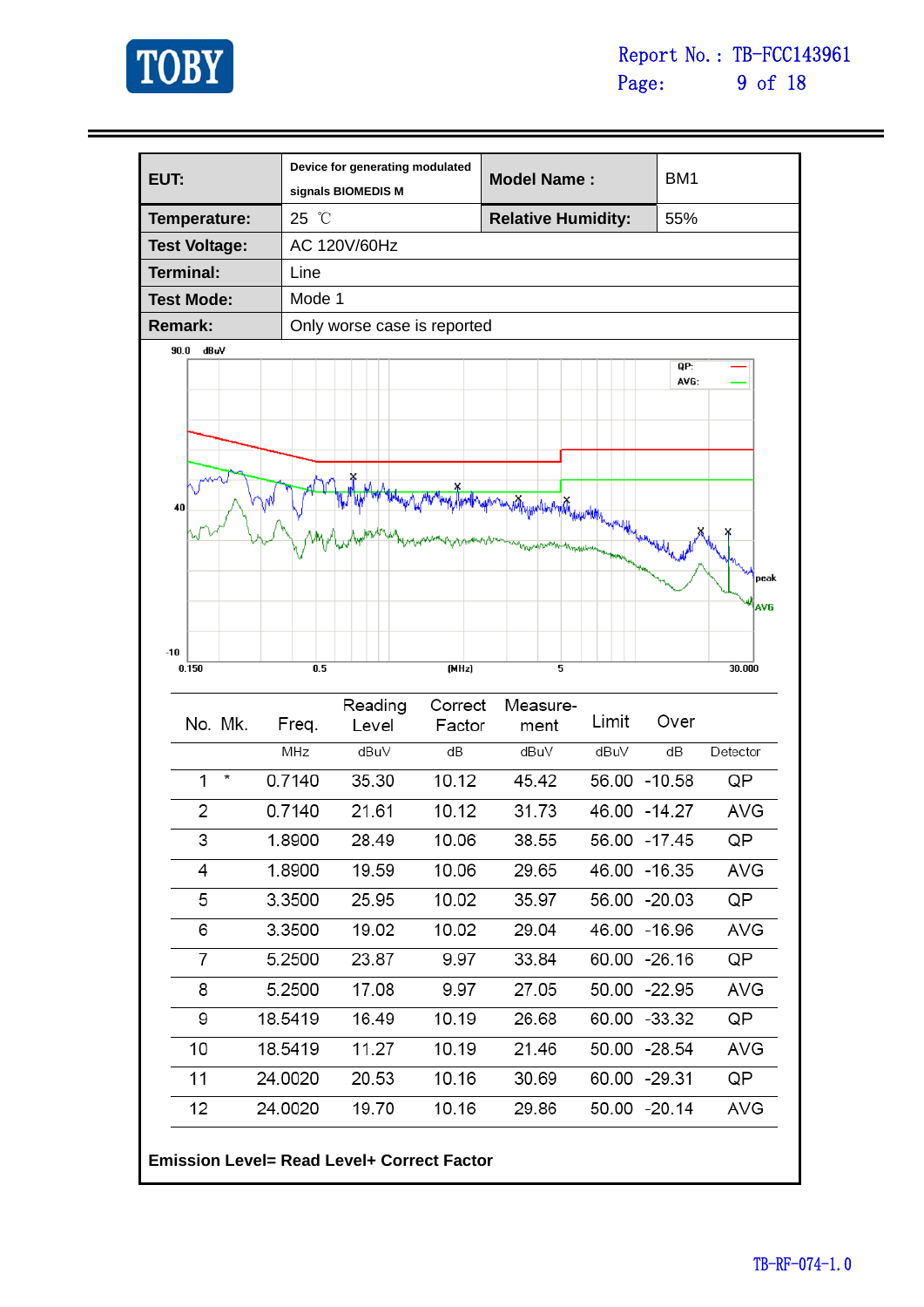

| EUT:                 |                | Device for generating modulated |         | <b>Model Name:</b>        |       | BM <sub>1</sub> |            |
|----------------------|----------------|---------------------------------|---------|---------------------------|-------|-----------------|------------|
|                      |                | signals BIOMEDIS M              |         |                           |       |                 |            |
| Temperature:         | 25 °C          |                                 |         | <b>Relative Humidity:</b> |       | 55%             |            |
| <b>Test Voltage:</b> |                | AC 120V/60Hz                    |         |                           |       |                 |            |
| <b>Terminal:</b>     | <b>Neutral</b> |                                 |         |                           |       |                 |            |
| <b>Test Mode:</b>    | Mode 1         |                                 |         |                           |       |                 |            |
| <b>Remark:</b>       |                | Only worse case is reported     |         |                           |       |                 |            |
| 90.0<br>dBuV         |                |                                 |         |                           |       | QP:             |            |
|                      |                |                                 |         |                           |       | AVG:            |            |
|                      |                |                                 |         |                           |       |                 |            |
|                      |                |                                 |         |                           |       |                 |            |
| ¥                    |                |                                 |         |                           |       |                 |            |
| 40                   |                |                                 |         |                           |       |                 |            |
|                      |                |                                 |         |                           |       |                 |            |
|                      |                |                                 |         |                           |       |                 |            |
|                      |                |                                 |         |                           |       |                 | peak       |
|                      |                |                                 |         |                           |       |                 | <b>AVG</b> |
| $-10$                |                |                                 |         |                           |       |                 |            |
| 0.150                | 0.5            |                                 | (MHz)   | 5                         |       |                 | 30.000     |
|                      |                | Reading                         | Correct | Measure-                  |       |                 |            |
| No. Mk.              | Freq.          | Level                           | Factor  | ment                      | Limit | Over            |            |
|                      | MHz            | dBuV                            | dB      | dBuV                      | dBuV  | dB              | Detector   |
| 1                    | 0.2260         | 38.98                           | 10.11   | 49.09                     |       | 62.59 -13.50    | QP         |
| 2                    | 0.2260         | 29.79                           | 10.11   | 39.90                     |       | 52.59 - 12.69   | <b>AVG</b> |
| $\star$<br>3         | 0.4980         | 37.73                           | 10.02   | 47.75                     | 56.03 | $-8.28$         | QP         |
| 4                    | 0.4980         | 21.50                           | 10.02   | 31.52                     |       | 46.03 -14.51    | AVG        |
| 5                    | 0.5860         | 37.37                           | 10.02   | 47.39                     | 56.00 | $-8.61$         | QP         |
| 6                    | 0.5860         | 22.41                           | 10.02   | 32.43                     |       | 46.00 -13.57    | AVG        |
| 7                    | 0.7140         | 34.85                           | 10.03   | 44.88                     | 56.00 | $-11.12$        | QP         |
| 8                    | 0.7140         | 21.27                           | 10.03   | 31.30                     |       | 46.00 -14.70    | AVG        |
| 9                    | 0.8740         | 33.88                           | 10.10   | 43.98                     |       | 56.00 -12.02    | QP         |
|                      |                |                                 |         |                           |       |                 |            |
| 10                   | 0.8740         | 22.62                           | 10.10   | 32.72                     |       | 46.00 -13.28    | AVG        |
| 11                   | 0.9700         | 30.65                           | 10.15   | 40.80                     |       | 56.00 -15.20    | QP         |
| 12                   | 0.9700         | 20.83                           | 10.15   | 30.98                     |       | 46.00 -15.02    | AVG        |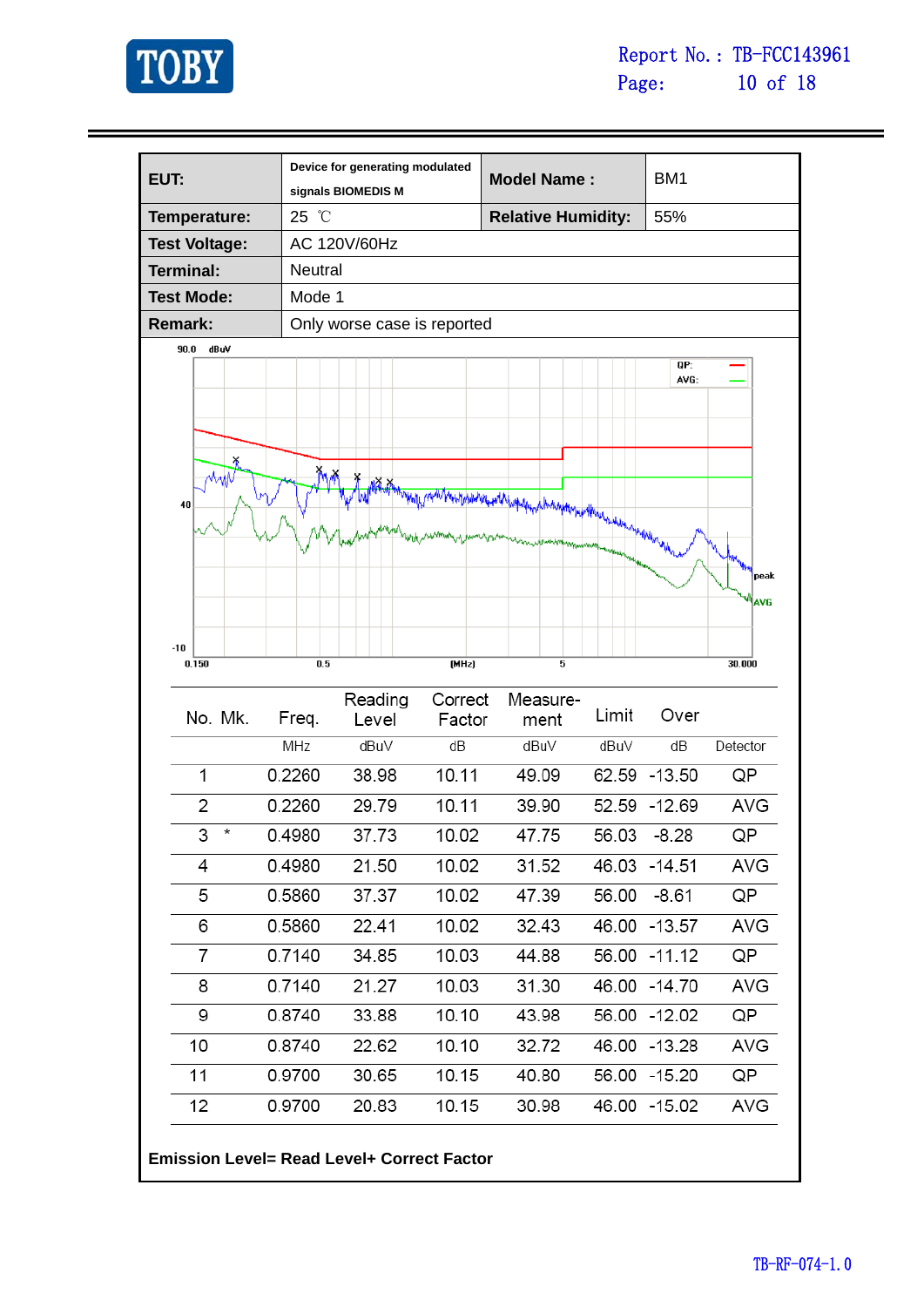

# **5. Radiated Emission Test**

- 5.1 Test Standard and Limit
	- 5.1.1 Test Standard
	- FCC Part 15.109
	- 5.1.2 Test Limit

| <b>Frequency</b><br>(MHz)                               | <b>Field Strength</b><br>(dBuV/m) | <b>Measurement Distance</b><br>(meters) |  |  |  |
|---------------------------------------------------------|-----------------------------------|-----------------------------------------|--|--|--|
| $30 - 88$                                               | 40                                | 3                                       |  |  |  |
| 88~216                                                  | 43.5                              | 3                                       |  |  |  |
| 216~960                                                 | 46                                | 3                                       |  |  |  |
| Above 960                                               | 54                                | 3                                       |  |  |  |
| Note: Emission Level(dBuV/m)=20log Emission Level(uV/m) |                                   |                                         |  |  |  |

 **Radiated Emission Limit** 

For unintentional radiators (FCC Part 15, section 15.33(1)):

Except as otherwise indicated in paragraphs (b)(2) or (b)(3), for an unintentional radiator, including a digital device, the spectrum shall be investigated from the lowest radio frequency signal generated or used in the device, without going below the lowest frequency for which a radiated emission limit is specified, up to the frequency shown in the following table:

| Highest frequency generated or used<br>in the device or on which the device<br>operates or tunes (MHz) | <b>Upper frequency of measurement</b><br>range (MHz)                               |
|--------------------------------------------------------------------------------------------------------|------------------------------------------------------------------------------------|
| <b>Below 1.705</b>                                                                                     | 30                                                                                 |
| 1.705~108                                                                                              | 1000                                                                               |
| 108~500                                                                                                | 2000                                                                               |
| 500~1000                                                                                               | 5000                                                                               |
| Above 1000                                                                                             | 5 <sup>th</sup> harmonic of the highest frequency or<br>40 GHz, whichever is lower |

### 5.2 Test Setup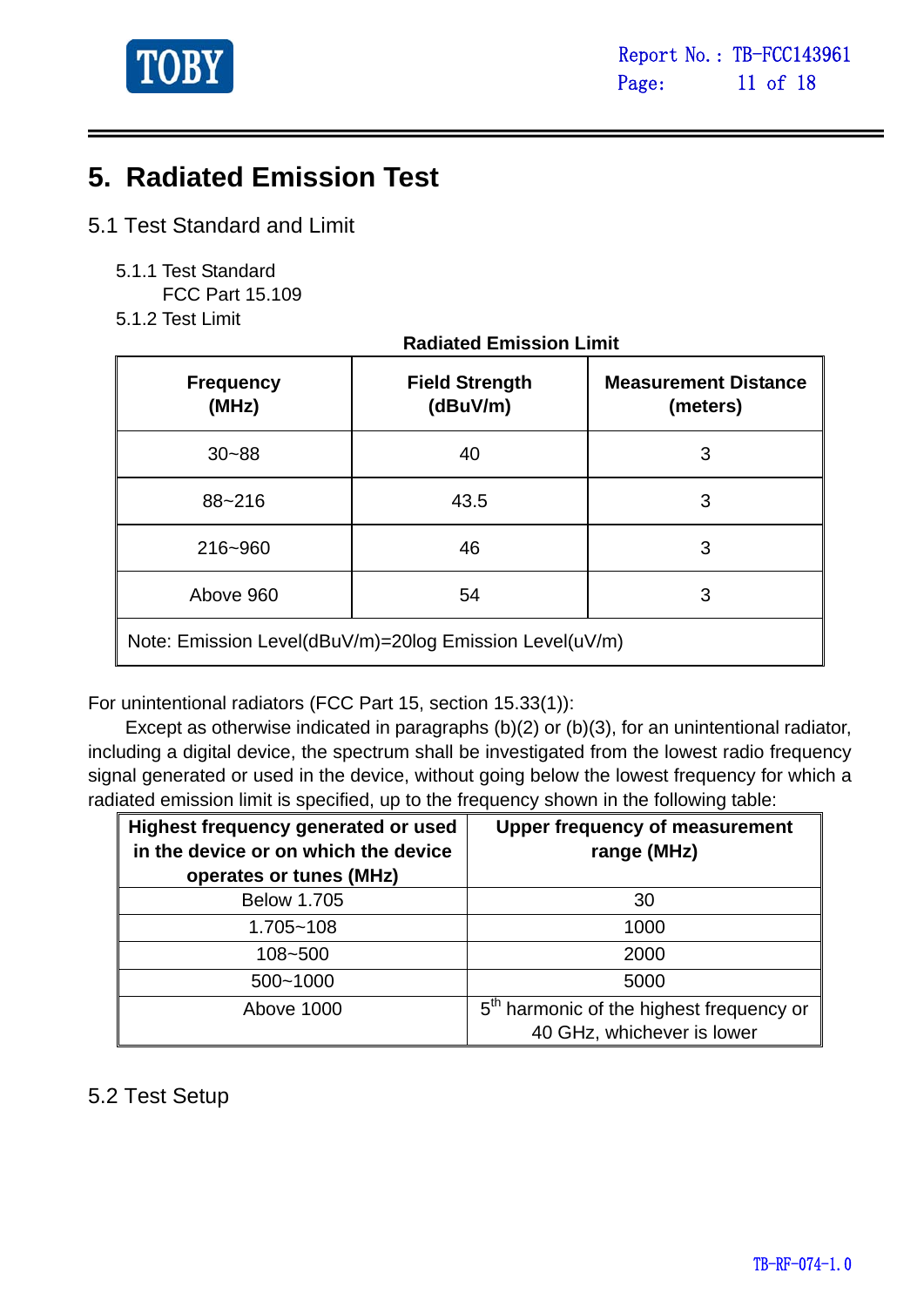







30MHz to 1000MHz Test Setup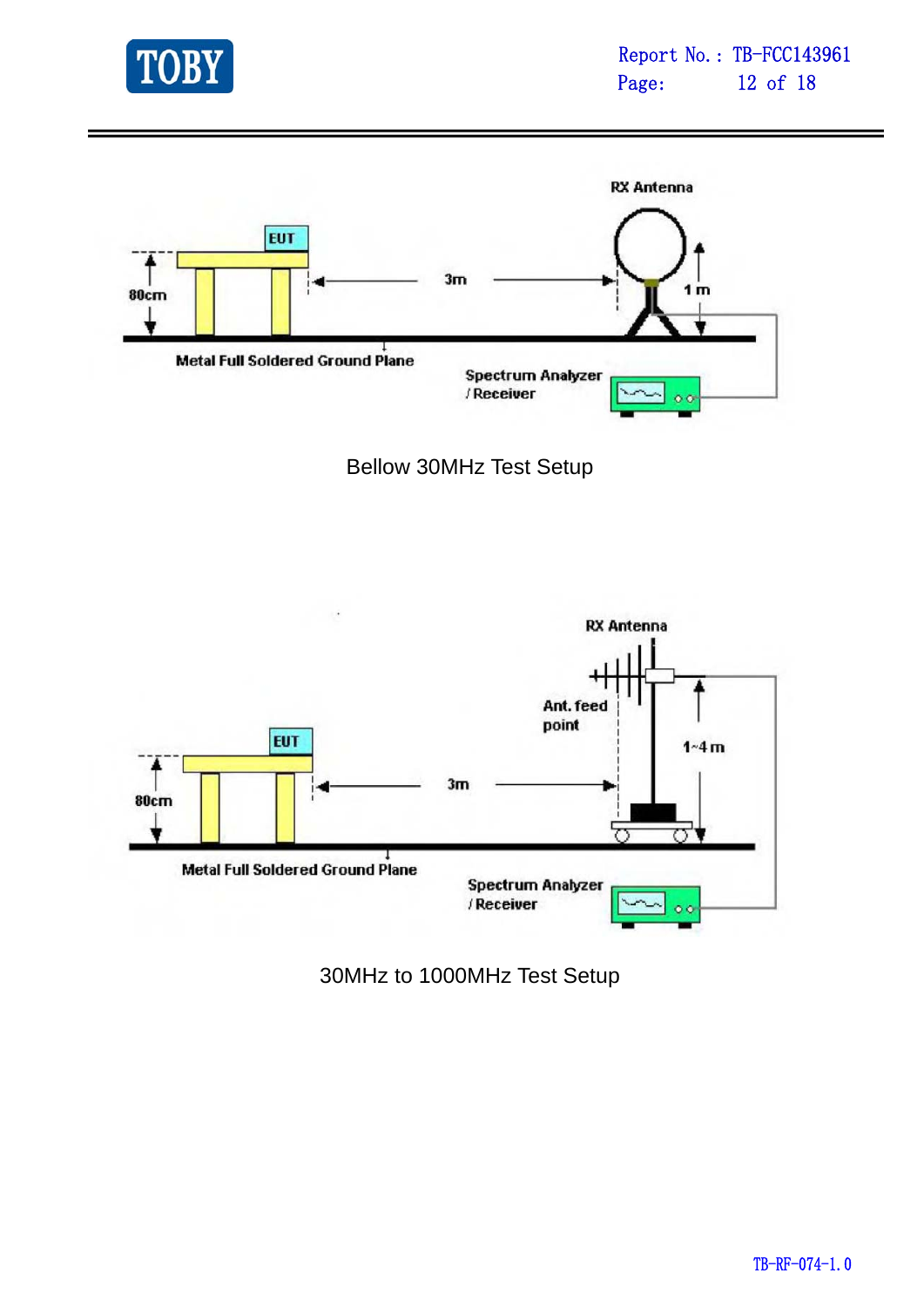



Above 1GHz Test Setup

### 5.3 Test Procedure

- (1) The measuring distance of 3m shall be used for measurements at frequency up to 1GHz and above 1 GHz. The EUT was placed on a rotating 0.8m high above ground, the table was rotated 360 degrees to determine the position of the highest radiation.
- (2) Measurements at frequency above 1GHz. The EUT was placed on a rotating 0.8m high above the ground. RF absorbers covered the ground plane with a minimum area of 3.0m by 3.0m between the EUT and measurement receiver antenna. The RF absorber shall not exceed 30cm in high above the conducting floor. The table was rotated 360 degrees to determine the position of the highest radiation.
- (3) The Test antenna shall vary between 1m and 4m, Both Horizontal and Vertical antenna are set to make measurement.
- (4) The initial step in collecting conducted emission data is a spectrum analyzer peak detector mode pre-scanning the measurement frequency range. Significant peaks are then marked and then Quasi Peak detector mode re-measured.
- (5) If the Peak Mode measured value compliance with and lower than Quasi Peak Mode Limit Bellow 1 GHz, the EUT shall be deemed to meet QP Limits and then no additional QP Mode measurement performed. But the Peak Value and average value both need to comply with applicable limit above 1 GHz.
- (6) Testing frequency range below 1GHz the measuring instrument use VBW=120 kHz with Quasi-peak detection.
- (7) Testing frequency range above 1GHz the measuring instrument use RBW=1 MHz and VBW=3 MHz with Peak Detector for Peak Values, and use RBW=1 MHz and VBW=10 Hz with Peak Detector for Average Values.
- (8) For the actual test configuration, please see the test setup photo.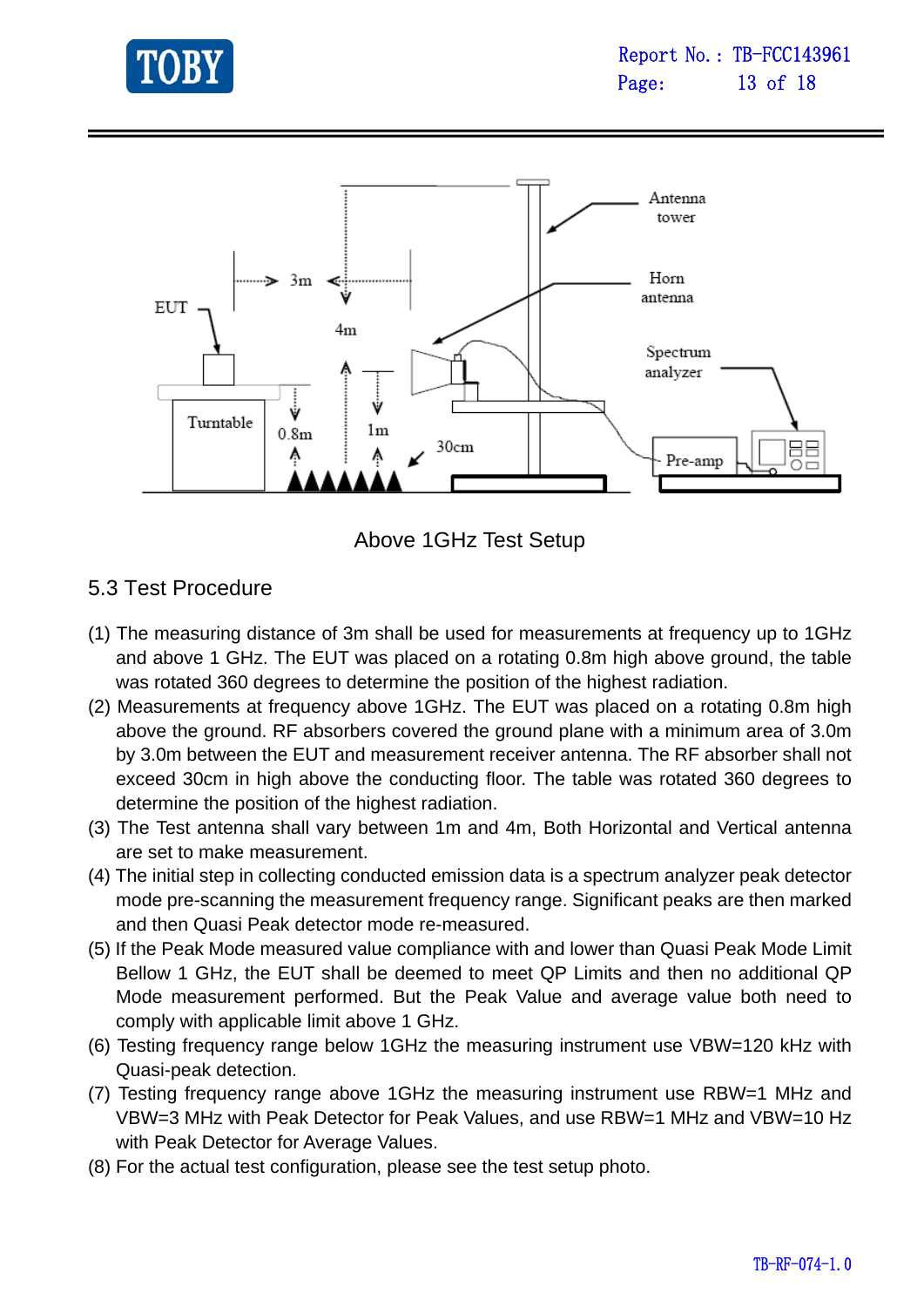

### 5.4 EUT Operating Condition

(1) Setup the EUT and peripherals refer to the description of test mode.

### 5.5 Deviation

The test is no deviation from the standard.

### 5.6 Test Data

Remark: The Highest frequency of the device operates or tunes below 108MHz, so no requirement for test the emission frequency of above 1GHz.

Test data please refer the following pages.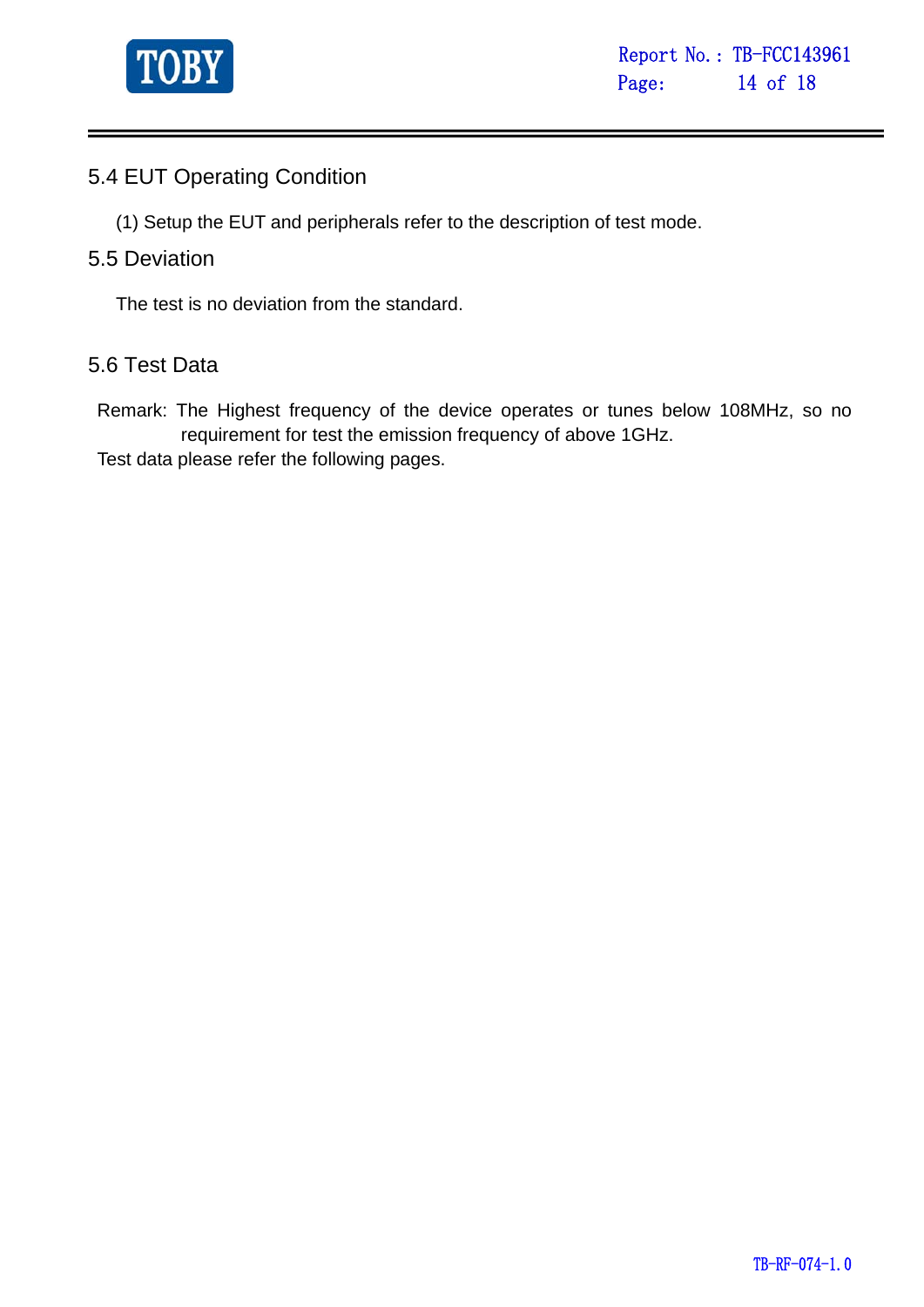

### **(1) Bellow 1GHz**

| EUT:                               |              | Device for generating modulated       |                           |                    |            |                               |  |
|------------------------------------|--------------|---------------------------------------|---------------------------|--------------------|------------|-------------------------------|--|
|                                    |              | signals BIOMEDIS M                    |                           | <b>Model Name:</b> |            | BM <sub>1</sub>               |  |
| Temperature:                       | 25 °C        |                                       | <b>Relative Humidity:</b> |                    | 55%        |                               |  |
| <b>Test Voltage:</b>               | AC 120V/60Hz |                                       |                           |                    |            |                               |  |
| Ant. Pol.                          | Horizontal   |                                       |                           |                    |            |                               |  |
| <b>Test Mode:</b>                  |              | Mode 1: USB Charging and Loading Data |                           |                    |            |                               |  |
| <b>Remark:</b>                     |              | Only worse case is reported           |                           |                    |            |                               |  |
| 80.0<br>dBuV/m                     |              |                                       |                           |                    |            |                               |  |
|                                    |              |                                       |                           |                    |            |                               |  |
|                                    |              |                                       |                           |                    |            |                               |  |
|                                    |              |                                       |                           |                    |            | FCC 15B 3M Radiation          |  |
|                                    |              |                                       |                           |                    |            | Margin -6 dB                  |  |
|                                    |              |                                       |                           |                    |            |                               |  |
| 30                                 |              |                                       |                           |                    | 5          | 6                             |  |
|                                    |              |                                       |                           |                    |            |                               |  |
|                                    |              |                                       |                           |                    |            |                               |  |
| philip Manufacture of Manufacturer |              |                                       |                           |                    |            |                               |  |
|                                    |              |                                       |                           |                    |            |                               |  |
|                                    |              |                                       |                           |                    |            |                               |  |
| $-20$                              |              |                                       |                           |                    |            |                               |  |
| 30.000<br>40<br>50                 | 60<br>70     | 80                                    | (MHz)                     |                    | 300<br>400 | 500<br>600<br>700<br>1000.000 |  |
|                                    |              | Reading                               | Correct                   | Measure-           |            |                               |  |
| No. Mk.                            | Freq.        | Level                                 | Factor                    | ment               | Limit      | Over                          |  |
|                                    | MHz          | dBuV                                  | dB/m                      | dBuV/m             | dBuV/m     | dB<br>Detector                |  |
| *<br>1                             | 199.9856     | 56.64                                 | $-20.39$                  | 36.25              | 43.50      | $-7.25$<br>peak               |  |
| 2                                  | 239.9874     | 52.01                                 | $-18.59$                  | 33.42              | 46.00      | $-12.58$<br>peak              |  |
| 3                                  | 323.3204     | 47.76                                 | $-16.20$                  | 31.56              | 46.00      | $-14.44$<br>peak              |  |
| 379.9141<br>4                      |              | 42.87                                 | $-14.14$                  | 28.73              | 46.00      | $-17.27$<br>peak              |  |
| 5<br>475.4991                      |              | 42.06                                 | $-11.60$                  | 30.46              | 46.00      | $-15.54$<br>peak              |  |
| 6                                  | 776.8778     | 39.75                                 | $-6.72$                   | 33.03              | 46.00      | $-12.97$<br>peak              |  |
|                                    |              |                                       |                           |                    |            |                               |  |
| *.Maximum data                     | x:Over limit | !: over margin                        |                           |                    |            |                               |  |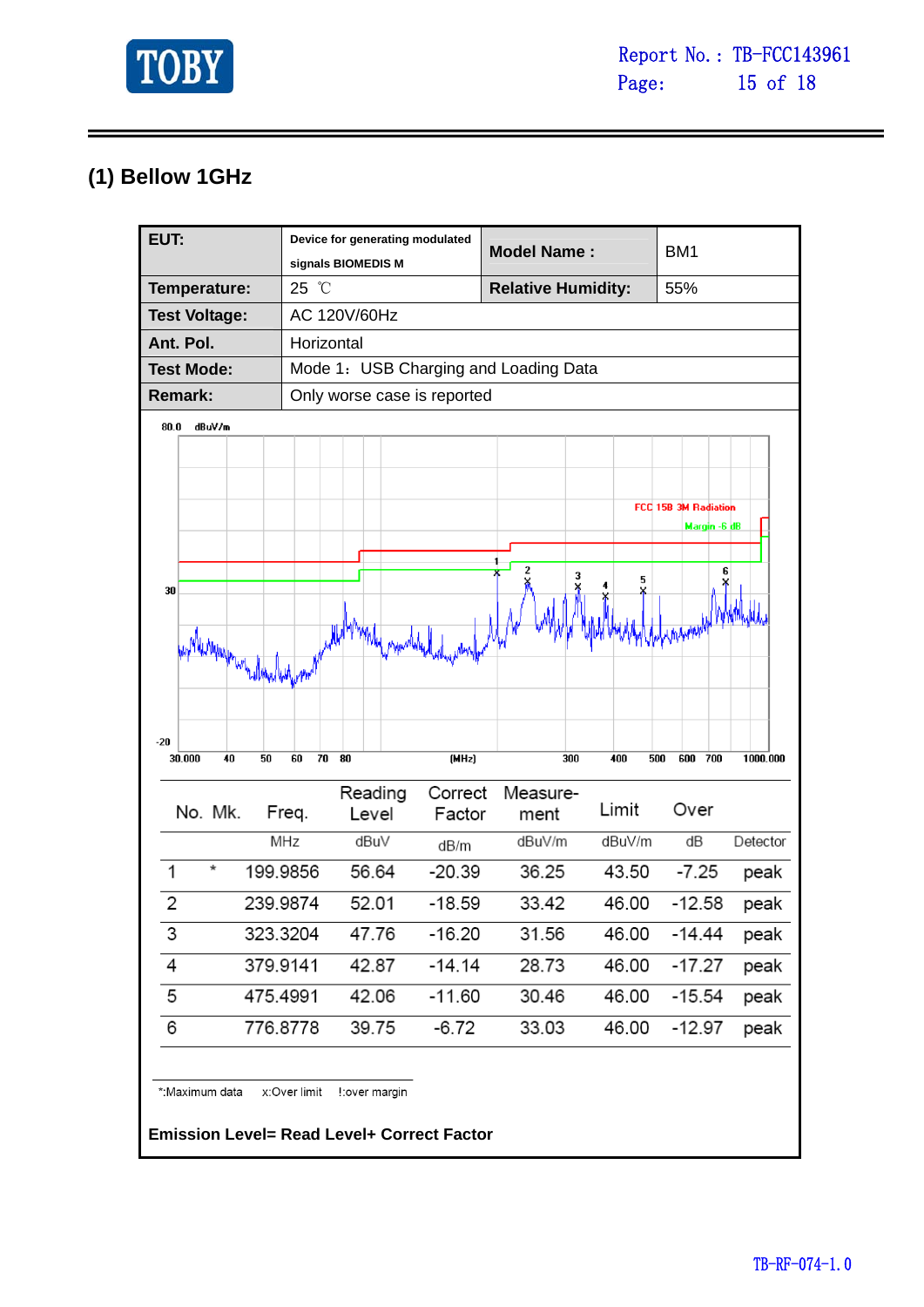

| EUT:                     |                    | Device for generating modulated       |                           |                               |
|--------------------------|--------------------|---------------------------------------|---------------------------|-------------------------------|
|                          | signals BIOMEDIS M |                                       | <b>Model Name:</b>        | BM <sub>1</sub>               |
| Temperature:             | 25 °C              |                                       | <b>Relative Humidity:</b> | 55%                           |
| <b>Test Voltage:</b>     | AC 120V/60Hz       |                                       |                           |                               |
| Ant. Pol.                | Vertical           |                                       |                           |                               |
| <b>Test Mode:</b>        |                    | Mode 1: USB Charging and Loading Data |                           |                               |
| <b>Remark:</b>           |                    | Only worse case is reported           |                           |                               |
| 80.0<br>dBuV/m           |                    |                                       |                           |                               |
|                          |                    |                                       |                           |                               |
|                          |                    |                                       |                           |                               |
|                          |                    |                                       |                           | FCC 15B 3M Radiation          |
|                          |                    |                                       |                           | Margin -6 dB                  |
|                          |                    |                                       | 6<br>3                    |                               |
| 30                       |                    | 2                                     |                           |                               |
|                          |                    |                                       |                           |                               |
|                          |                    | Ж                                     |                           |                               |
| wtwar'<br>Wydmyn Haright |                    |                                       |                           |                               |
|                          |                    |                                       |                           |                               |
|                          |                    |                                       |                           |                               |
| $-20$                    |                    |                                       |                           |                               |
| 30.000<br>40<br>50       | 70<br>80<br>60     | (MHz)                                 | 300<br>400                | 700<br>500<br>600<br>1000.000 |
|                          |                    |                                       |                           |                               |
| No. Mk.                  | Freq.              | Reading<br>Correct<br>Factor<br>Level | Measure-<br>Limit<br>ment | Over                          |
|                          | MHz                | dBu∨                                  | dBuV/m<br>dBuV/m          | dB<br>Detector                |
|                          |                    | dB/m<br>51.84                         |                           |                               |
| 1                        | 81.2117            | $-23.21$                              | 28.63<br>40.00            | $-11.37$<br>peak              |
| 2                        | 106.0126           | 50.73<br>-21.85                       | 28.88<br>43.50            | $-14.62$<br>peak              |
| 3<br>×                   | 199.9856           | 56.19<br>$-20.39$                     | 35.80<br>43.50            | $-7.70$<br>peak               |
| 4                        | 250.3012           | 54.10<br>$-18.11$                     | 35.99<br>46.00            | $-10.01$<br>peak              |
| 5                        | 314.3765           | 51.51<br>$-16.54$                     | 34.97<br>46.00            | $-11.03$<br>peak              |
| 6                        | 425.0280           | 50.60<br>$-12.92$                     | 37.68<br>46.00            | $-8.32$<br>peak               |
|                          |                    |                                       |                           |                               |
| *.Maximum data           | x:Over limit       | ! over margin                         |                           |                               |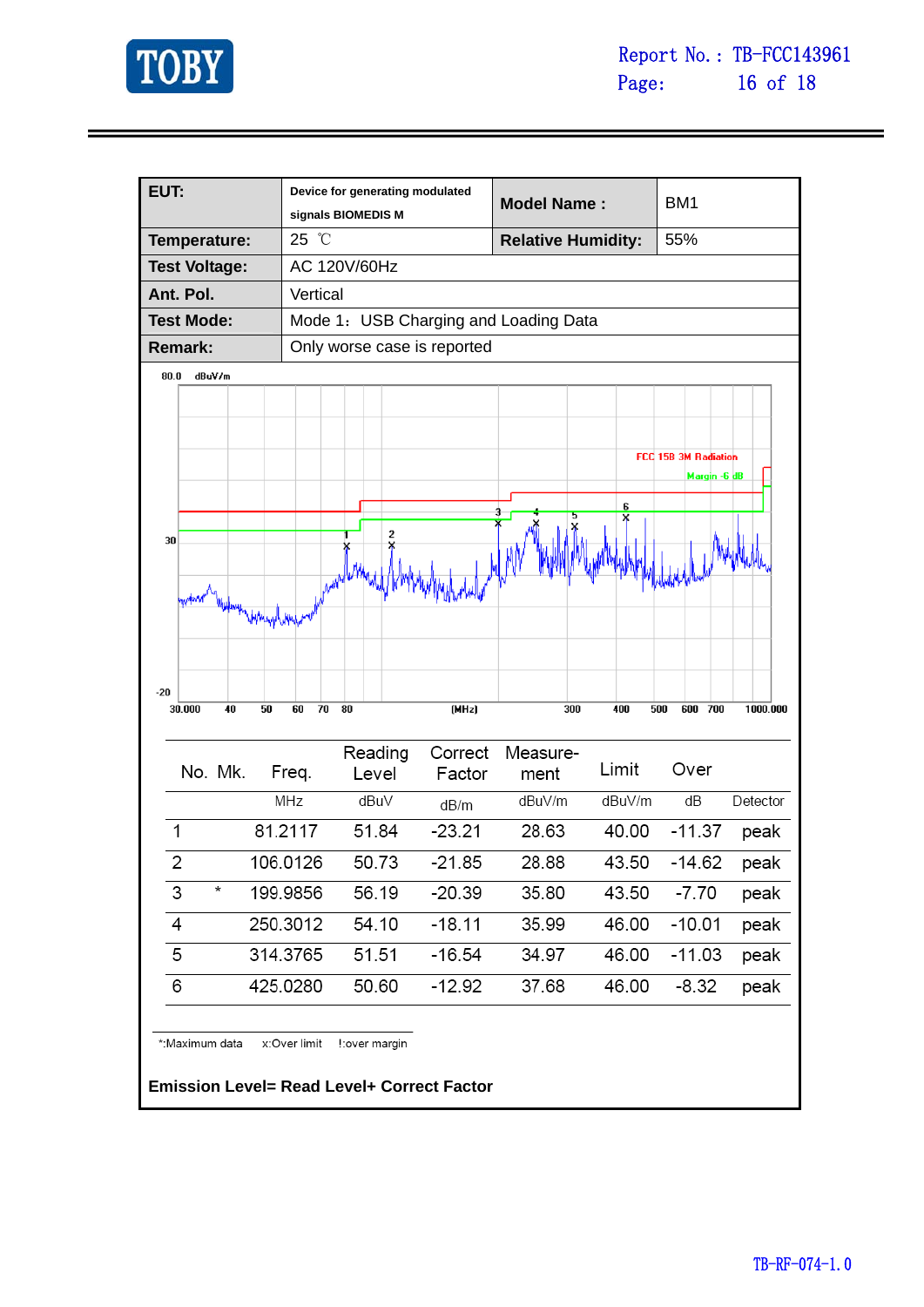

| EUT:                   | Device for generating modulated |          |                           |                               |
|------------------------|---------------------------------|----------|---------------------------|-------------------------------|
|                        | signals BIOMEDIS M              |          | <b>Model Name:</b>        | BM <sub>1</sub>               |
| Temperature:           | 25 °C                           |          | <b>Relative Humidity:</b> | 55%                           |
| <b>Test Voltage:</b>   | <b>DC 12V</b>                   |          |                           |                               |
| Ant. Pol.              | Horizontal                      |          |                           |                               |
| <b>Test Mode:</b>      | Mode 2: Normal Playing Mode     |          |                           |                               |
| <b>Remark:</b>         | Only worse case is reported     |          |                           |                               |
| 80.0<br>dBuV/m         |                                 |          |                           |                               |
|                        |                                 |          |                           |                               |
|                        |                                 |          |                           |                               |
|                        |                                 |          |                           | FCC 15B 3M Radiation          |
|                        |                                 |          |                           | Margin -6 dB                  |
|                        |                                 |          |                           |                               |
| 30                     |                                 | 4        |                           |                               |
|                        | 3<br>2<br>×<br>¥                | X        |                           | With Antoine Addition         |
|                        |                                 |          |                           |                               |
| New York margin of the |                                 |          |                           |                               |
| punppin                | لسلامهم                         |          |                           |                               |
|                        |                                 |          |                           |                               |
| $-20$                  |                                 |          |                           |                               |
| 30.000<br>40<br>50     | 70<br>80<br>60                  | (MHz)    | 300<br>400                | 500<br>700<br>600<br>1000.000 |
|                        | Reading                         | Correct  | Measure-                  |                               |
| No. Mk.                | Freq.<br>Level                  | Factor   | Limit<br>ment             | Over                          |
|                        | MHz<br>dBuV                     | dB/m     | dBuV/m<br>dBuV/m          | dB<br>Detector                |
| 47.9940                | 54.14                           | $-23.54$ | 30.60<br>40.00            | $-9.40$<br>peak               |
| 2<br>96.0986           | 46.48                           | $-22.16$ | 24.32<br>43.50            | $-19.18$<br>peak              |
| 3<br>119.8556          | 48.23                           | $-22.50$ | 25.73<br>43.50            | $-17.77$<br>peak              |
| 143.8295<br>4          | 50.15                           | $-21.67$ | 28.48<br>43.50            | $-15.02$<br>peak              |
| ×<br>167.8243<br>5     | 60.89                           | $-21.04$ | 39.85<br>43.50            | $-3.65$<br>peak               |
| 191.7450<br>İ<br>6     | 60.02                           | $-20.81$ | 39.21<br>43.50            | $-4.29$<br>peak               |
|                        |                                 |          |                           |                               |
| *.Maximum data         | x:Over limit<br>! over margin   |          |                           |                               |